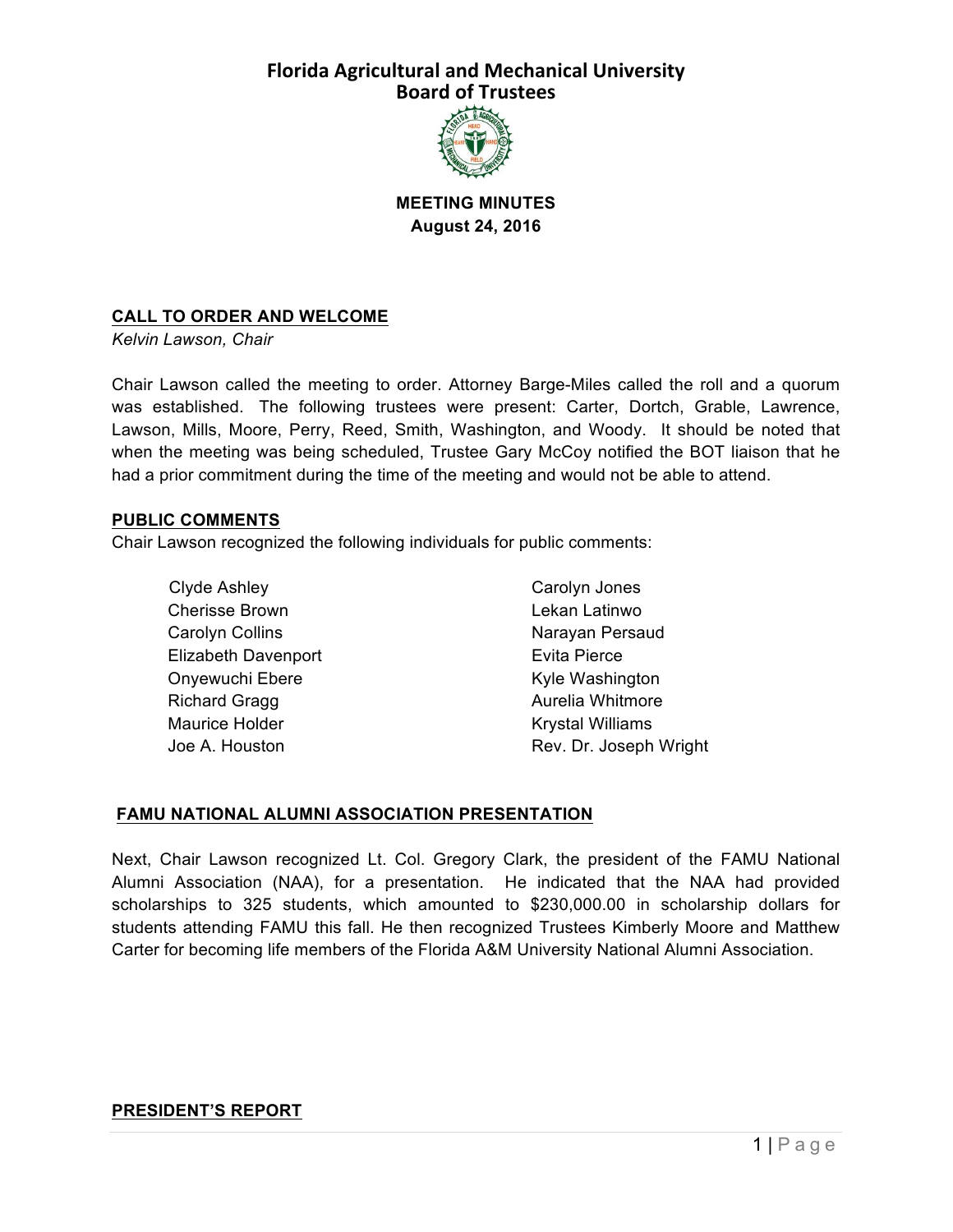

#### *Dr. Elmira Mangum, President*

Chair Lawson recognized President Mangum for her report. President Mangum shared that the University graduated nearly 500 students during the commencement in August 2016, which was a record for FAMU. She pointed out that the University is graduating students in areas of science, technology, engineering, math, and health professions, which are areas of strategic emphasis, as defined by the State University System.

President Mangum indicated that the University had received feedback from over 1000 individuals regarding the strategic plan, including approximately 400 students. They are excited about the plans for FAMU. She also stated that a survey of recent graduates indicated that the students were satisfied with the skills they received, their experiences, as well as the academic offerings. They were also satisfied in the areas of communication, critical thinking, collaboration, technology, literacy, ethical values, life-long learning and cultural diversity.

President Mangum assured the Board that student scholarships and support were not affected by the budget reductions and right-sizing of the University. She highlighted the University's passport program and enhanced opportunities for students to study abroad, the selection of a FAMU student as a White House Scholar, and the selection of a student for a NASCAR internship.

President Mangum informed the Board that Forbes Magazine included FAMU on its list of America's Top Colleges. She noted that FAMU was also on the list last year. FAMU will also be included in a documentary entitled "Tell Them We Are Rising – The Story of HBCUs." She also stated that the Sustainability Institute provided inaugural fellowships for faculty that are interested in advancing sustainability related research. FAMU was also awarded 1.6 million dollars by the U.S. Department of Education for its TRIO Talent Search Program.

President Mangum stated that the University created its budget based on an enrollment of 9,000 students and that over 9,000 students are currently enrolled. She stated that the University received 11 million dollars in performance funding and it allows the University an opportunity to right-size its expenditures and organization without devastating anything.

Trustee Dortch inquired about graduate student funding. President Mangum indicated that a rubric is used to determine funding and that the University honors commitments that were made. Trustee Grable inquired about addressing faculty workload in a meaningful way. President Mangum responded that the provost is doing an analysis regarding faculty teaching load. The analysis will be provided to the Board at its March 2017 meeting and faculty will be included in that analysis.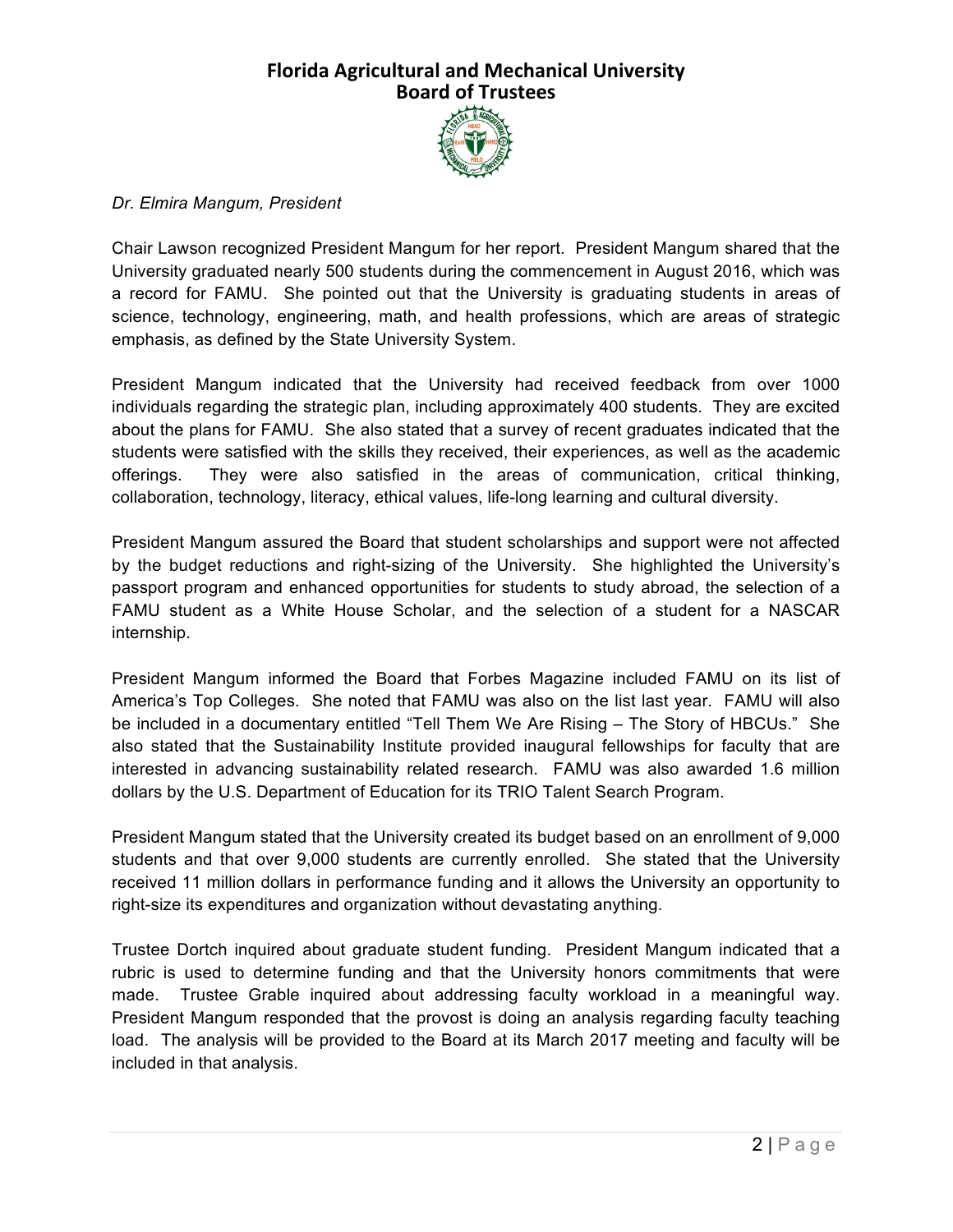

President Mangum provided that the University's FTE number will be available in October and that 457 students are enrolled in the College of Law. She also responded that the University's 100 million dollar capital campaign is in its beginning phases and the VP Cotton will share more details during the next meeting.

Acting General Counsel Shira Thomas informed the Board that it prevailed in a decision rendered by the First District Court of Appeals in Bruno v. FAMU Board of Trustees. The decision will be final at the end of 15 days. After that time, the decision will be remanded to the Leon County Circuit Court, then it will go back to the Student Government Association.

### **COMMITTEE REPORTS**

# **Budget and Finance**

*Kelvin Lawson, Chair*

Chair Lawson reported that the Budget and Finance Committee had three action items. Trustee Dortch moved approval of the FY 2016/2017 Final Operating Budget. It was seconded by Trustee Moore and the motion carried. Next, Trustee Dortch offered a motion to approval the 2016-2017 Athletics Budget and Five-year Plan. The motion was seconded by Trustee Mills and the motion carried.

Finally, Chair Lawson recapped discussions regarding the Legislative Budget Request. Trustee Dortch moved approval of the FY 2017/2018 Legislative Budget Request, with the following revisions to the recommendation that the committee received during its meeting:

- 1. Student Success Diminish the request for positions to allow resources to be used for 10/10/technology.
- 2. FAMU On-Line Diminish the request for positions to allow resources to be used for technology.

The motion was seconded by Trustee Moore and the motion carried.

Chair Lawson informed the Board that the multi-year contracts would be discussed at the next Board meeting.

#### **Rattler Boosters**

*Thomas Dortch, Liaison*

Trustee Dortch reported that he had met with the Rattler Boosters Board, the athletic director, and VP Cotton, several times since the last BOT meeting. He stated that he wanted to make sure that the Boosters understood and are in compliance with the charter and the mandate of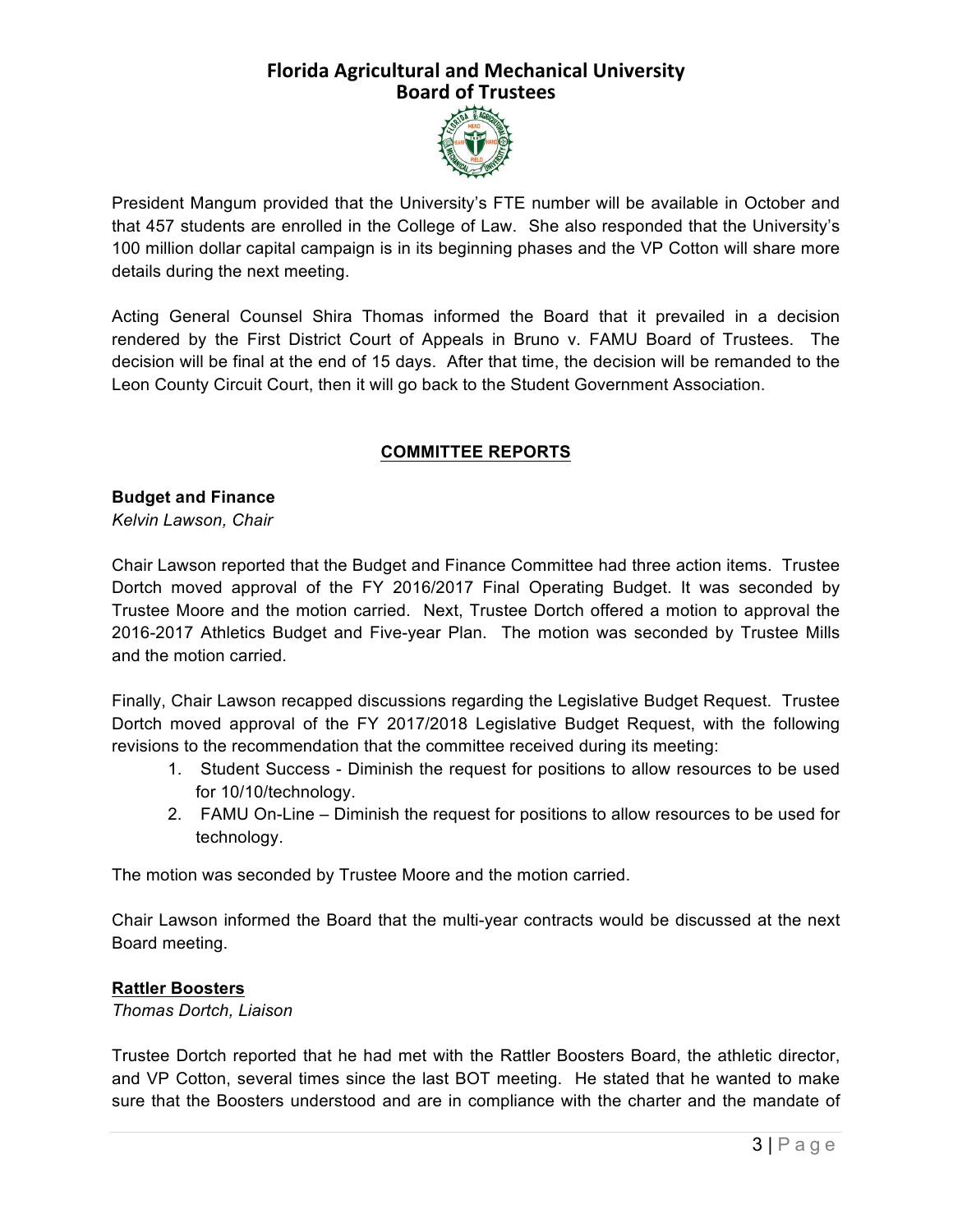

the BOT. He reported that he made it clear that the Boosters could not have a separate bank account outside of the Foundation and that the Boosters and Athletics are moving in the right direction. He stated that he emphasized transparency, accountability, and fiscal management during the meetings. On August 23, 2016, the Boosters transferred \$30,000 to the FAMU Foundation for Athletics. He anticipates that the matter should be resolved before the September 2016 BOT meeting. At that time, either the DSO Committee will come to the Board with a series of recommendations or he will share the resolution with the Board. He stated that he also plans to bring policies to the BOT for its approval.

### **Audit and Compliance**:

*Nicole Washington, Chair*

Trustee Washington reported that during the Committee's workshop, they heard a presentation on the draft risk assessment and proposed work plan for the 2016-2017 year. She informed the Board that VP Givens discussed the purpose and methodology of the plan and the assessment. She stated that the Risk Assessment and the Work Plan will be presented to the Board for approval at its September meeting.

### **Special Committee on Presidential Evaluation**

*Kimberly Moore, Chair*

Trustee Moore reported that the Committee recommended approval of the evaluation report and associated documentation. Trustee Washington moved the approval. It was seconded by Trustee Lawrence and the motion carried.

Chair Lawson then asked President Mangum if she wanted to respond to the evaluation. President Mangum indicated that she appreciated the opportunity to respond to the results of the evaluation of her performance. President Mangum shared the following concerns:

- 1. She stated that there was no conversation with her regarding the evaluation.
- 2. Out of 11 categories, clear expectations were only present for two categories, which were the categories added by herself and her team. (Work Plan and Goals and Objectives)
- 3. Nine of the categories were not clear to her and she did not receive feedback regarding what the expectation of success was for those areas.
- 4. Whether members of the Board were trained on how to use the tool.
- 5. Was the Board clear on what the rating system was and how to use it?
- 6. The Board's comments did not relate back to questions that were raised in regards to the factor that was being evaluated.
- 7. Does each member believe that the ratings are in sync?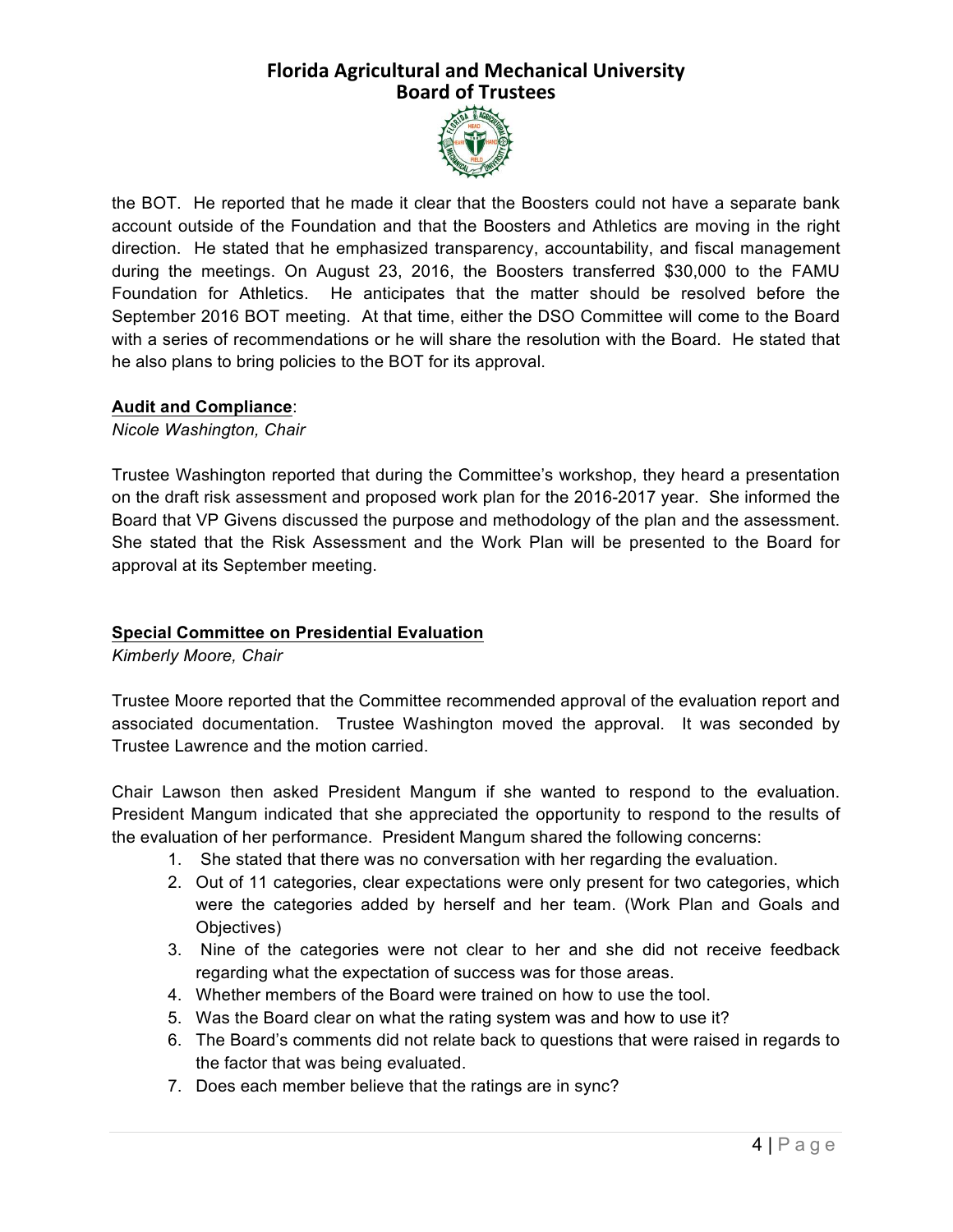

- 8. Does each Board member believe that they had time to conduct the evaluation and to make a fair assessment considering the metrics did not exist for each one of the factors?
- 9. Was her job description shared with each member of the Board and was it used to help guide the evaluation process?
- 10. In each of the categories, she wanted to know what are the definitions of what it means to meet or exceed the expectations and what success looks like for the evaluation factors that were provided, outside of the two she and her team prepared.

Trustee Carter indicated that he didn't understand why she didn't share this perspective when she was asked months ago, when there could have been open dialogue. Trustee Moore stated that the Committee made every effort to ensure that members had every document. She shared that the committee built in a time-line, which built in conversations and meetings. She stated that at the end of the process there were signs that they were working collaboratively. Trustee Moore pointed out that the definition of "does not meet, meets, and exceeds" were addressed because of a recommendation from the evaluation last year. She said that the evaluation is a repeat from last year's evaluation, with the exception of the addition of the Work Plan. She finally shared that it is well documented with how the communication process took place. In response to Trustee Mills question, Trustee Moore indicated that the sit-down meeting with Dr. Mangum did occur and part of that conversation was regarding the goals. She also met with President Mangum in her office. President Mangum responded that a conversation regarding "meet or does not meet" is a very different conversation than talking with her about an evaluation. President Mangum restated that she does not know what success looks like in the categories that were identified on the form.

Chair Lawson stated that it's troubling to hear that the President questioned whether the Board was clear on the nine factors that she identified, considering that the Board has worked on the University's Work Plan with her for the past two years. The process was consistent with what was used a year ago, it's consistent with the other SUS institutions. He stated that he knows that there have been meetings with the President to review this process. He said that they had a well-vetted evaluation process, that was clearly explained in-person and in writing. He ended by stating that the Board had to decide how it moves forward. He stated that he felt they were at an impasse and the Board must decide:

- 1. Do they continue will try to work through the issues that are on the table? or
- 2. Do they take alternative steps?

Trustee Dortch asked President Mangum if her self-evaluation included all of the same metrics? And when she did her self-evaluation was there a misunderstanding was that translated to the committee chair? She responded that she wrote a letter last fall, asking for an explanation of each of the factors and she asked that question of each new member of the committee.